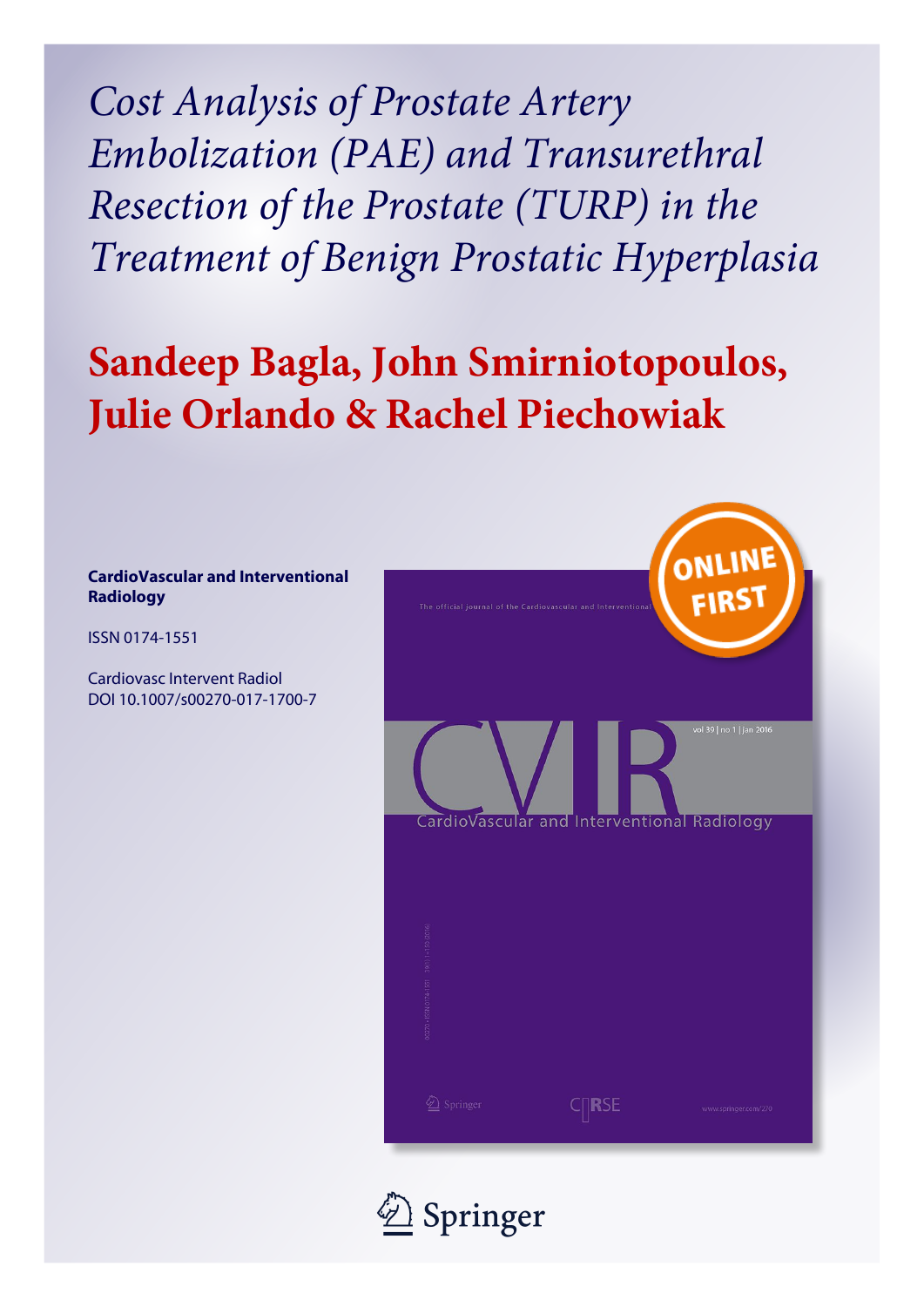**Your article is protected by copyright and all rights are held exclusively by Springer Science+Business Media New York and the Cardiovascular and Interventional Radiological Society of Europe (CIRSE). This e-offprint is for personal use only and shall not be selfarchived in electronic repositories. If you wish to self-archive your article, please use the accepted manuscript version for posting on your own website. You may further deposit the accepted manuscript version in any repository, provided it is only made publicly available 12 months after official publication or later and provided acknowledgement is given to the original source of publication and a link is inserted to the published article on Springer's website. The link must be accompanied by the following text: "The final publication is available at link.springer.com".**

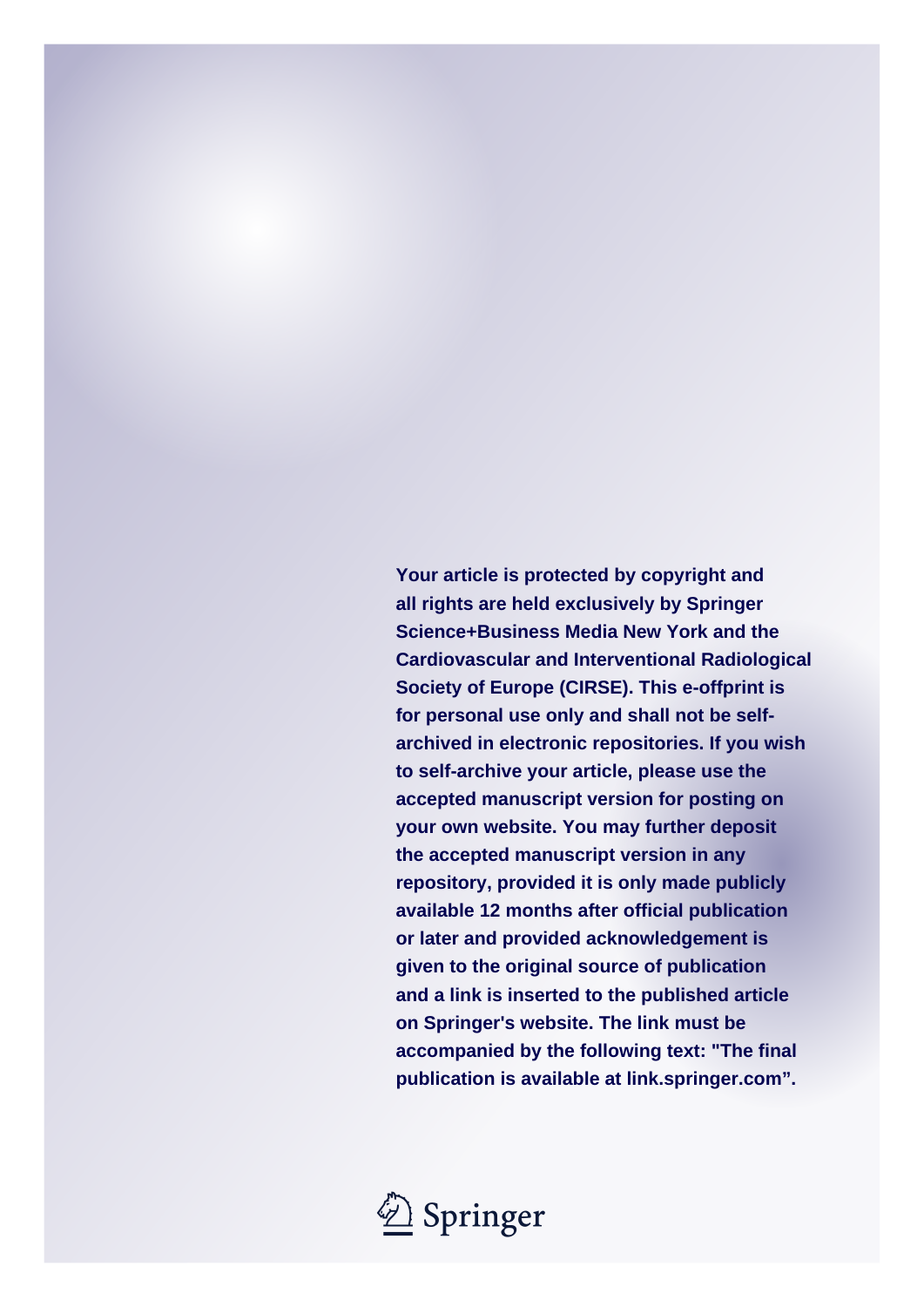

# Cost Analysis of Prostate Artery Embolization (PAE) and Transurethral Resection of the Prostate (TURP) in the Treatment of Benign Prostatic Hyperplasia

Sandeep Bagla<sup>1,2</sup> • John Smirniotopoulos<sup>3</sup> • Julie Orlando<sup>1</sup> • Rachel Piechowiak<sup>1</sup>

Received: 21 January 2017 / Accepted: 9 May 2017

© Springer Science+Business Media New York and the Cardiovascular and Interventional Radiological Society of Europe (CIRSE) 2017

#### Abstract

Purpose Prostatic arterial embolization (PAE) has emerged as a minimally invasive alternative to TURP; however, there are limited cost comparisons reported. The purpose of this study was to compare in-hospital direct costs of elective PAE and TURP in a hospital setting.

Materials and Methods Institutional Review Board-approved retrospective review was performed on patients undergoing PAE and TURP from January to December 2014. Inclusion criteria included male patients greater than 40 years of age who presented for ambulatory TURP or PAE with no history of prior surgical intervention for BPH. Direct costs were categorized into the following categories: nursing and operating room or interventional room staffing, operating room or interventional supply costs, anesthesia supplies, anesthesia staffing, hospital room cost, radiology, and laboratory costs. Additionally, length of stay was evaluated for both groups.

*Results* The mean patient age for the TURP ( $n = 86$ ) and PAE  $(n = 70)$  cohorts was 71.3 and 64.4 years, respectively ( $p < 0.0001$ ). Intra-procedural supplies for PAE were significantly more costly than TURP (\$1472.77 vs \$1080.84,  $p < 0.0001$ ). When including anesthesia

This information was presented at the Society of Interventional Radiology Meeting 2016.

- <sup>1</sup> Vascular Institute of Virginia, LLC, 14085 Crown Ct., Woodbridge, VA 22193, USA
- <sup>2</sup> University of North Carolina, Chapel Hill, NC, USA
- <sup>3</sup> New York Presbyterian Hospital/Weill Cornell Medicine, New York, NY, USA

supplies and nursing/staffing, costs were significantly more expensive for TURP than PAE (\$2153.64 vs \$1667.10  $p<0.0001$ ). The average length of stay for the TURP group was longer at 1.38 versus 0.125 days for the PAE group. Total in-hospital costs for the TURP group (\$5338.31, SD \$3521.17) were significantly higher than for PAE (\$1678.14, SD \$442.0,  $p < 0.0001$ ).

Conclusions When compared to TURP, PAE was associated with significantly lower direct in-hospital costs and shorter hospital stay.

Keywords Prostate artery embolization (PAE) - Cost · TURP · BPH

## Introduction

Benign prostatic hyperplasia (BPH) is the most common benign neoplasm in the male population, estimated to affect nearly 50% of men above the age of 60, and nearly 90% of men by the age of 85 [\[1](#page-5-0)]. Lower urinary tract symptoms (LUTS) from BPH affect more than 15 million men in the USA, with annual healthcare costs of more than \$3 billion [\[2](#page-5-0)]. BPH can have a significant effect on quality of life (QOL) due to urinary symptoms such as urgency, frequency, nocturia, incomplete voiding, weak stream, and straining. Treatment options have traditionally included watchful waiting, oral medications such as alpha-1 blockers and 5-alpha-reductase inhibitors, and surgical management, such as transurethral resection of the prostate (TURP) [\[1](#page-5-0)].

TURP is the gold-standard intervention for patients with BPH caused by a prostate less than or equal to 80 mL in volume, who cannot tolerate or who are refractory to medical therapy. In patients with prostate volume greater than 80–100 mL, open prostatectomy is recommended treatment

 $\boxtimes$  Sandeep Bagla sandeep.bagla@gmail.com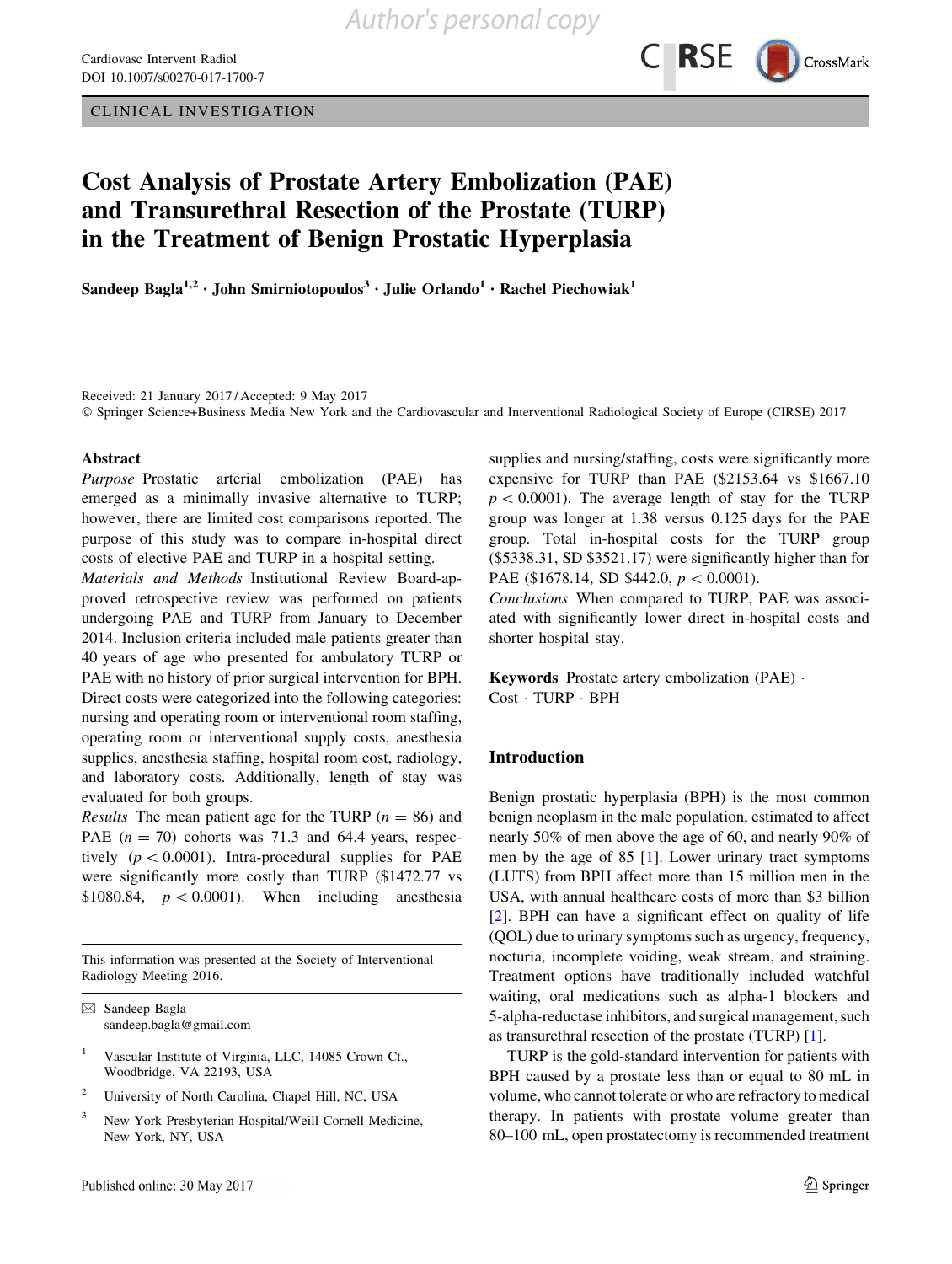for BPH [\[1](#page-5-0)]. Prostatic arterial embolization (PAE) has emerged as a minimally invasive therapy for symptomatic patients due to enlarged prostates, and as an alternative to TURP with fewer complications and shorter recovery time, with data supporting mid- and long-term outcomes [[3–6](#page-5-0)]. As PAE is a minimally invasive outpatient procedure, there may be differences in cost associated with each procedure. The purpose of this study was to compare in-hospital direct costs of elective PAE and TURP in a hospital setting.

#### Materials and Methods

An Institutional Review Board (IRB)-approved chart review was performed of patients who underwent PAE and TURP from January 2014 to December 2014 in the departments of Interventional Radiology and Urology, respectively. The study was compliant with the Health Insurance Portability and Accountability Act. International classification of diseases and related problems (ICD-9) codes were used to identify patients with BPH who underwent elective ambulatory TURP or PAE. Seventy consecutive patients with LUTS from BPH underwent PAE by a single board-certified interventional radiologist. Eighty-six consecutive patients with BPH underwent TURP by one of four board-certified urologists. Patients were not randomized, as this study is a retrospective review of procedures already performed at the time of data collection. Financial data were provided by the departments of Urology and Interventional Radiology for the respective procedures and related in-hospital expenses in the form of Current Procedural Terminology (CPT) codes.

Patients included in the analysis were at least 40 years of age who presented for ambulatory TURP or PAE with no history of prior surgical intervention for BPH. Patients admitted to the hospital for a medical reason other than BPH who then went on to receive a TURP were excluded.

Procedural (direct) costs for TURP included operating room (OR) staffing, operating room supplies, anesthesia supplies, and anesthesia staff not including the anesthesiologist. Procedural (direct) costs for PAE included interventional radiology suite staffing and interventional radiology supplies. Radiology supplies included catheters, wires, and contrast were calculated based on an internal database the department maintains for individual procedures. Closure was achieved with manual compression. Staffing cost was based on time worked by staff and hourly salary. Room costs were based on standardized hospital costs at our facility. Sedation for PAE was provided by IR nurses and was included under ''interventional radiology staffing.'' There were no separate supply charges. Anesthesia supplies refer to the cost of general anesthesia equipment, though does not factor in differing amounts of drugs used during a case.

Additionally, for TURP, there were charges associated with an inpatient or observational room. Finally, the cost of laboratory services and imaging studies during the patient's stay were also included in the analysis.

Patients were categorized into either the PAE or TURP group. Unpaired  $t$  tests were used to compare direct costs between PAE and TURP: cost of staffing for operating room (OR) and interventional suite, cost of operating room and interventional suite supplies, cost of anesthesia supplies, cost of anesthesia staffing (not including an anesthesiologist), hospital room cost, cost of post-procedure radiologic studies, and cost of laboratory studies. These costs were further categorized into total procedural costs (OR or IR staffing, OR or IR supplies, anesthesia supplies, and anesthesia staffing). Additionally, the length of stay (LOS) was evaluated for both groups, and total procedural and post-procedural costs for the course of hospitalization were assessed.

Indirect hospital costs such as electricity, housekeeping, security, medical records, and pathology were excluded. Additionally, professional physician fees of the anesthesiologist, radiologist, and urologist were not included in this analysis. A threshold of  $p = 0.05$  was used to determine statistical significance. All analyses were conducted using IBM SPSS Statistics (IBM Corp. Released 2013. IBM SPSS Statistics for Windows, version 22.0. Armonk, NY: IBM Corp).

## **Results**

Seventy patients underwent a common femoral artery approach prostatic arterial embolization, and 86 patients underwent transurethral resection of the prostate. There was a significant difference in the average patient age of the PAE and TURP groups (64.4 vs 71.3 years,  $p < 0.0001$ ) (Table [1\)](#page-4-0). The cost of intra-procedural PAE supplies relative to those of TURP was found to be significantly greater (\$1472.77 vs \$1080.84,  $p < 0.0001$ ) (Table [2\)](#page-4-0). There was no cost for anesthesia supplies or staffing for the PAE patients as sedation was provided by a radiology nurse. Therefore, sedation costs are included in the price of IR staffing, accounted for in separate category. Average costs of anesthesia supplies and staffing for TURP were \$508.09 and \$252.71, respectively (Table [2\)](#page-4-0). Total procedural costs including room staffing, room supplies, anesthesia supplies, and anesthesia staffing were lower for PAE relative to TURP: \$1667.10 compared to \$2153.64  $(p<0.0001)$  $(p<0.0001)$  $(p<0.0001)$  (Table 1; Fig. [1\)](#page-4-0). PAE patients were all discharged after 3 h of observation in an IR recovery unit per the institution's standard of care, which does not have an additional charge other than IR staffing. TURP patients were either admitted under observation (a hospital stay less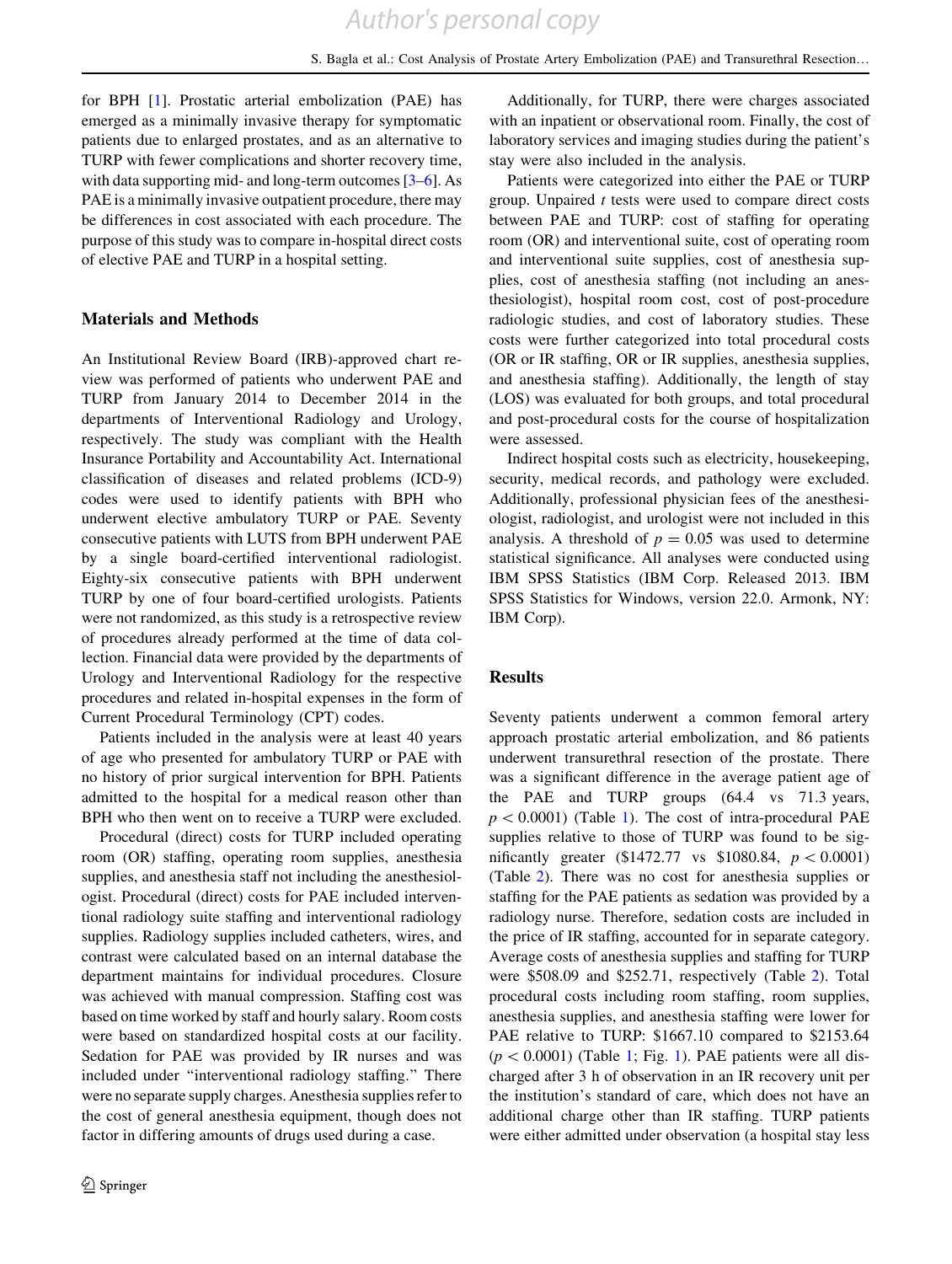# *Author's personal copy*

# <span id="page-4-0"></span>S. Bagla et al.: Cost Analysis of Prostate Artery Embolization (PAE) and Transurethral Resection…

# Table 1 Overall outcomes

| PAE       |          | TURP      |           | $p$ value |
|-----------|----------|-----------|-----------|-----------|
| Mean      | (SD)     | Mean      | (SD)      |           |
| 64.39     | 7.28     | 71.31     | 8.68      | < 0.0001  |
| \$1667.10 | \$430.47 | \$2153.64 | \$708.83  | < 0.0001  |
| 0.125     | 0.00     | 1.38      | 1.72      | < 0.0001  |
| \$1678.14 | \$441.99 | \$5338.31 | \$3521.17 | < 0.0001  |
|           |          |           |           |           |

#### Table 2 Individual costs

|                           | <b>PAE</b> |          | TURP      |           | $p$ value |  |  |  |
|---------------------------|------------|----------|-----------|-----------|-----------|--|--|--|
|                           | Mean       | (SD)     | Mean      | (SD)      |           |  |  |  |
| Intra-procedural supplies | \$1472.77  | \$396.15 | \$1080.84 | \$487.39  | < 0.0001  |  |  |  |
| Intra-procedural staffing | \$211.50   | \$0.00   | \$312.00  | \$0.00    | < 0.0001  |  |  |  |
| Anesthesia staffing       | \$0.00     | \$0.00   | \$252.71  | \$0.00    | < 0.0001  |  |  |  |
| Anesthesia supplies       | \$0.00     | \$0.00   | \$508.09  | \$261.58  | < 0.0001  |  |  |  |
| Observational room        | \$0.00     | \$0.00   | \$1510.31 | \$1428.69 | < 0.0001  |  |  |  |
| Inpatient room            | \$0.00     | \$0.00   | \$1194.73 | \$2427.71 | < 0.0001  |  |  |  |
| Imaging costs             | \$0.00     | \$0.00   | \$211.34  | \$945.49  | < 0.0001  |  |  |  |
| Laboratory costs          | \$11.04    | \$82.29  | \$320.98  | \$555.25  | < 0.0001  |  |  |  |
|                           |            |          |           |           |           |  |  |  |



Fig. 1 Bar graph illustrating differences in total intraprocedural cost between PAE and TURP with subdivisions of individual aggregate costs

than or equal to 23 h) or as an inpatient. The average costs for TURP observation rooms ( $n = 54$ ) and inpatient rooms  $(n = 32)$  were \$1510.31 and \$1194.73, respectively (Table 2).

The average length of stay was greater for TURP relative to PAE (1.38 and 0.125 days, respectively,  $p\lt 0.0001$ ). The average total cost of hospitalization was found to be significantly greater for the TURP population compared to the PAE population (\$5338.31 vs \$1678.14, respectively,  $p < 0.0001$ ) (Table 1).

# **Discussion**

Prostate artery embolization is a minimally invasive treatment for lower urinary tract symptoms (LUTS) secondary to BPH. Several studies have shown that PAE is a safe and effective option in the treatment of BPH, with similar clinical benefits compared to other surgical options in glands of varying sizes  $[6-8]$ . As opposed to TURP, there does not appear to be an upper limit of prostate size that can be effectively treated by PAE. Furthermore, PAE is routinely performed as an outpatient procedure and the vast majority of reported complications are minor and self-limited [\[9](#page-5-0)].

With increased scrutiny of healthcare spending in the USA, there is growing interest in comparing costs associated with different treatment pathways for the same medical condition. This study evaluated the cost of TURP and PAE in a real-world hospital setting. Direct costs related to PAE were found to be significantly less than TURP. This was due to differences in length of stay, anesthesia, and staffing. Although professional fees were excluded from the analysis, it is thought that the cost discrepancy would